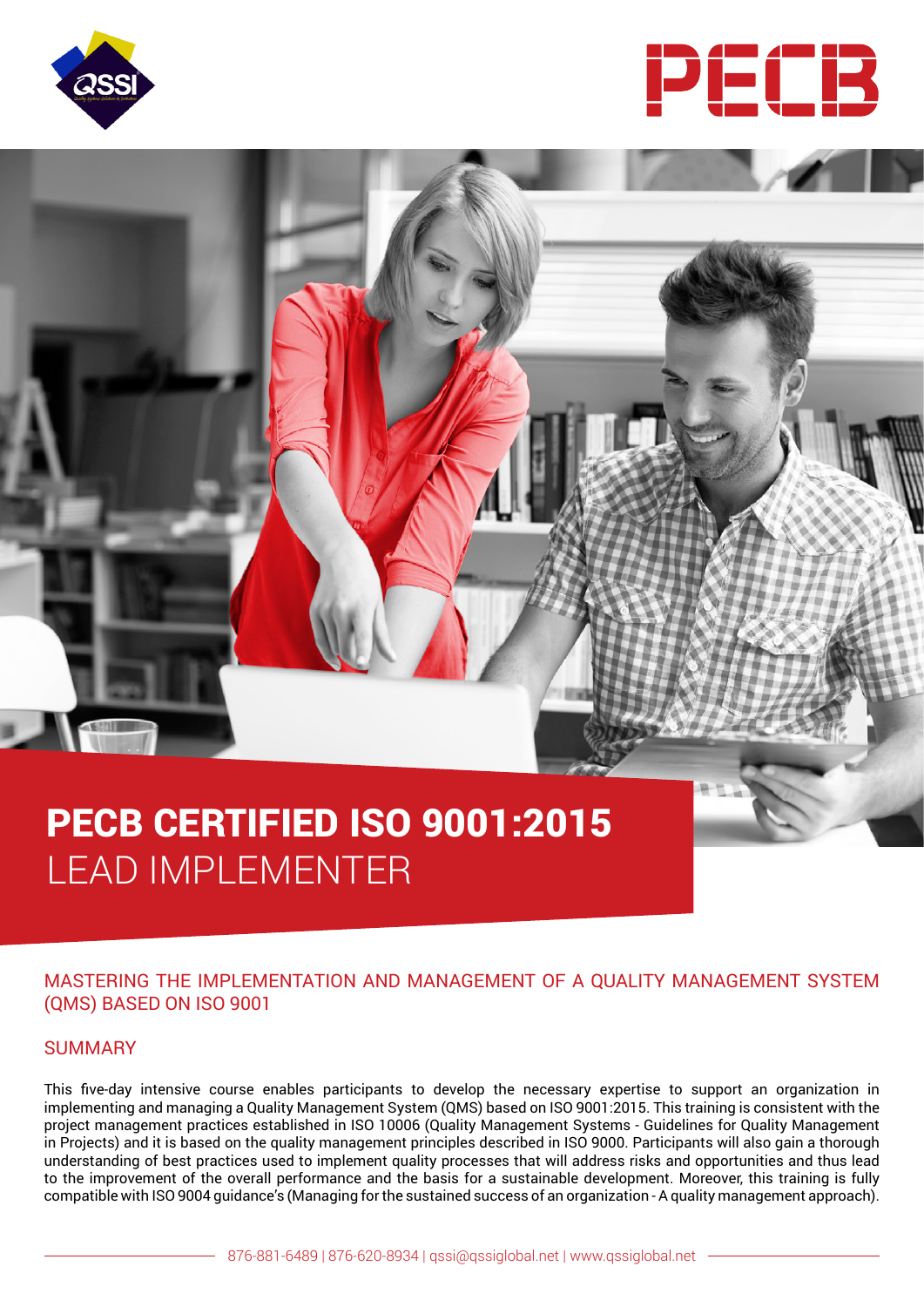

# WHO SHOULD ATTEND?

- ▶ Project managers or consultants wanting to prepare and to support an organization in the implementation of a Quality Management System (QMS)
- ▶ ISO 9001 auditors who wish to fully understand the Quality Management System implementation process
- Persons responsible for the Quality or conformity in an organization
- Members of a quality team
- **Expert advisors in Quality Management Systems**
- Technical experts wanting to prepare for a quality function or for a QMS project management function

# COURSE AGENDA DURATION: 5 DAYS

# Introduction to ISO 9001 and initiation of a QMS

- $\blacktriangleright$  Course objective and structure
- Standard and regulatory framework
- ▶ Quality Management System (QMS)
- ▶ Initiating the QMS implementation
- $\blacktriangleright$  Understanding the organization and clarifying the quality objectives

# Plan the implementation of the QMS

- $\blacktriangleright$  Analysis of the existing management system
- Leadership and approval of the QMS project
- **OMS** scope

DAY<sub>1</sub>

DAY<sub>2</sub>

DAY<sub>3</sub>

DAY 4

DAY 5

- Policies for quality management
- ▶ Risk assessment
- **Planning of product and service provision**
- Definition of organizational structure of the QMS
- ▶ Definition of the document management process

# Deploying the QMS

- **Operations Management**
- Training and awareness plan
- Communication plan
- Product and service requirements, design, and purchasing process
- ▶ Product and service realization and control

# QMS measurement, continuous improvement and preparation for certification audit

- $\blacktriangleright$  Monitoring, measurement, analysis and evaluation
- Internal audit
- **Management review**
- Treatment of problems and non-conformities
- Continual improvement
- Preparing for the certification audit
- Competence and evaluation of implementers
- $\blacktriangleright$  Closing the training

# Certification Exam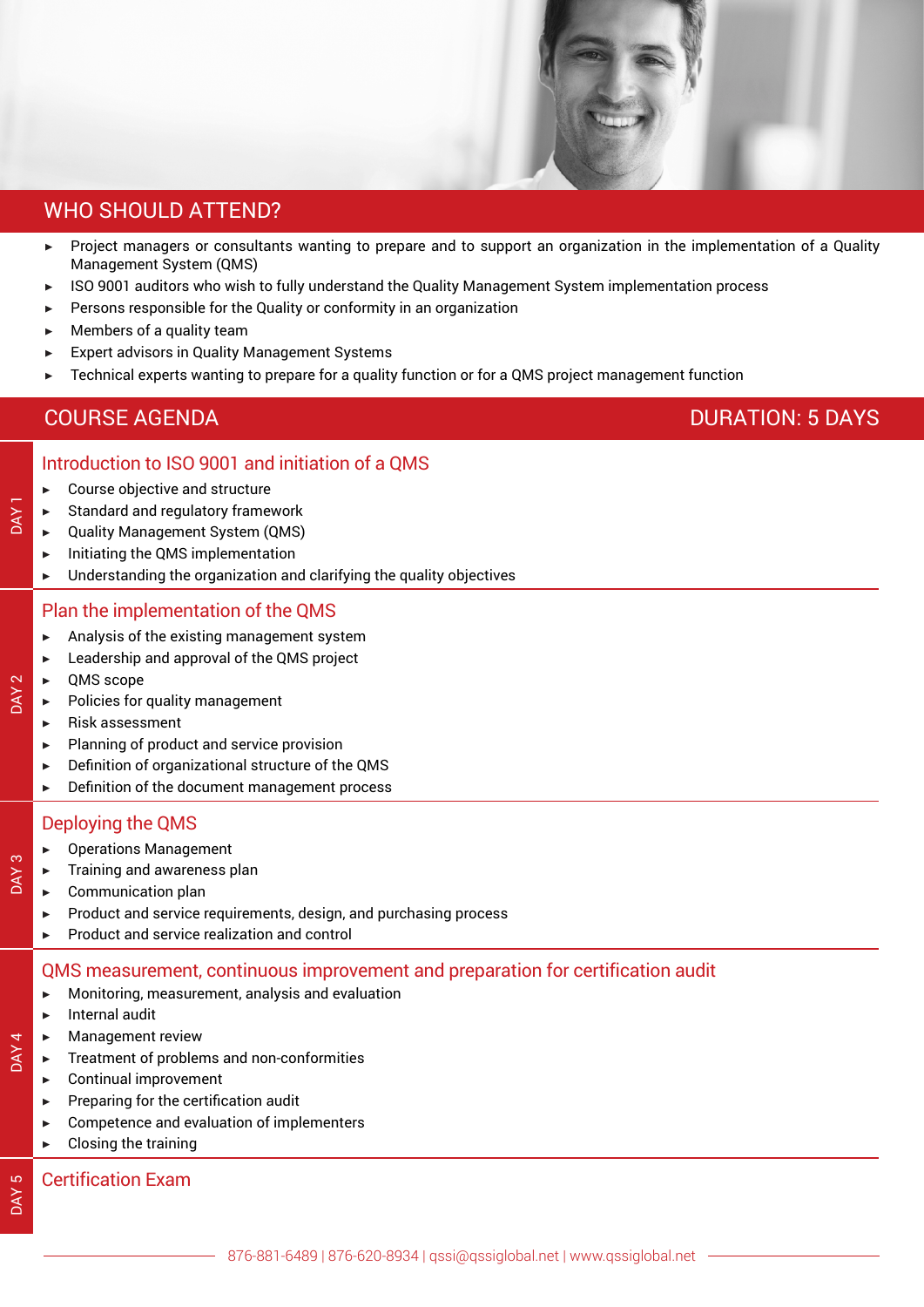

# LEARNING OBJECTIVES

- ▶ To understand the implementation of a Quality Management System in accordance with ISO 9001
- To gain a comprehensive understanding of the concepts, approaches, standards, methods and techniques required for the effective management of a Quality Management System
- ▶ To gain the knowledge and skills in identifying the risks and opportunities associated with an organization
- To understand the relationship between the components of a Quality Management System and the compliance with the requirements of different stakeholders of an organization
- ▶ To acquire the necessary expertise to support an organization in implementing, managing and maintaining a QMS as specified in ISO 9001and ISO 9004
- $\triangleright$  To acquire the necessary expertise to manage a team implementing ISO 9001
- To develop the knowledge and skills required to advise organizations on best practices in the management of quality
- To improve the capacity for analysis and decision making in the context of quality management
- To prepare an organization for an ISO 9001 audit

# EXAMINATION

1

 $\overline{2}$ 

3

4

5

6

7

The "PECB Certified ISO 9001 Lead Implementer" exam fully meets the requirements of the PECB Examination and Certification Programme (ECP). The exam covers the following competence domains:

# Domain 1: Fundamental Principles and Concepts in Quality Management

Main Objective: To ensure that the ISO 9001 Lead Implementer candidate can understand, interpret and illustrate the main Quality Management concepts related to a Quality Management System (QMS)

# Domain 2: Quality Management best Practice based on ISO 9001

Main Objective: To ensure that the ISO 9001 Lead Implementer candidate can understand, interpret and provide guidance on how to implement and manage the Quality Management requirements based on best practices of ISO 9001

# Domain 3: Planning a QMS based on ISO 9001

Main Objective: To ensure that the ISO 9001 Lead Implementer candidate can plan the implementation of a QMS in preparation for an ISO 9001 certification

#### Domain 4: Implementing a QMS based on ISO 9001

Main Objective: To ensure that the ISO 9001 Lead Implementer candidate can implement the processes of a QMS required for an ISO 9001 certification

#### Domain 5: Performance Evaluation, Monitoring and Measurement of a QMS based on ISO 9001

Main Objective: To ensure that the ISO 9001 Lead Implementer candidate can evaluate, monitor and measure the performance of a QMS in the context of an ISO 9001 certification

#### Domain 6: Continual Improvement of a QMS based on ISO 9001

Main Objective: To ensure that the ISO 9001 Lead Implementer candidate can provide guidance on the continual improvement of a QMS in the context of ISO 9001

# Domain 7: Preparing for a QMS Certification Audit

Main Objective: To ensure that the ISO 9001 Lead Implementer candidate can prepare and assist an organization for the certification of a QMS against the ISO 9001 standard

- The "PECB Certified ISO 9001 Lead Implementer" exam is available in different languages (the complete list of languages can be found in the examination application form)
- Duration: 3 hours
- For more information about exam, refer to the section on ISO 9001 Lead Implementer Exam